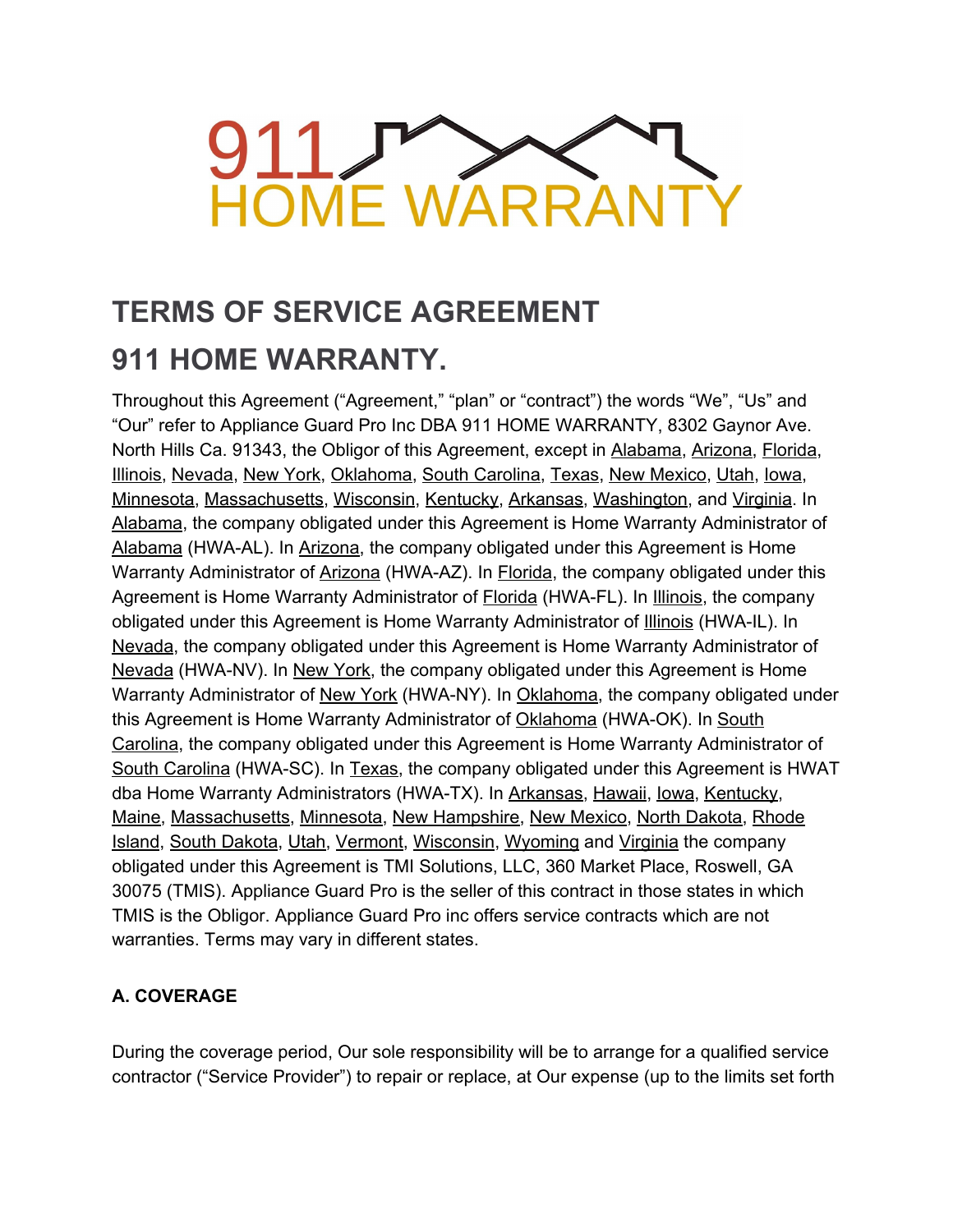below), the systems and components mentioned as "Included" in accordance with the terms and conditions of this contract so long as such systems and components:

1. Are located inside the confines of the main foundation of the home or attached or detached garage (with the exception of the exterior pool/spa, well pump, septic tank pumping and air conditioner);and

2. Become inoperative due to normal wear and tear; and

3. Are in place and in proper working order on the effective date of this home warranty contract. This contract does not cover any known or unknown pre-existing conditions. It is understood that WE ARE NOT A SERVICE PROVIDER and are not Ourselves repairing or replacing any such systems or components. This contract covers single-family homes (including manufactured homes), new construction homes, condominiums, townhomes, and mobile homes under 5,000 square feet, unless an alternative dwelling type (i.e. above 5,000 square feet or multi-unit home) is applied, and appropriate fee is paid. Coverage is for occupied, owned or rented residential property, not commercial property or residences used as businesses, including, but not limited to, day care centers, fraternity/sorority houses, and nursing/care homes. This contract describes the basic coverage and options available. Coverage is subject to limitations and conditions specified in this contract. Please read Your contract carefully. NOTE: This is not a contract of insurance, residential service, warranty, extended warranty, or implied warranty.

# **B. COVERAGE PERIOD**

1. Coverage starts 30 days after acceptance of application by Us and receipt of applicable contract fee and continues for 365 days from that date. Your coverage may begin before 30 days if We receive proof of prior coverage, showing no lapse of coverage, through another carrier within 15 days of the order date.

2. Your contract term (the dates that Your contract is in effect), Your contract fee, Your Service Fee, and Your equipment, systems, and appliances covered under this contract, are set forth in Your Coverage Details. Your contract fee is due and payable as Your Coverage Details specify, and Your Service Fee is due and payable upon a request for service as described in Section C (4) below. Additional costs may apply in accordance with other sections of this contract.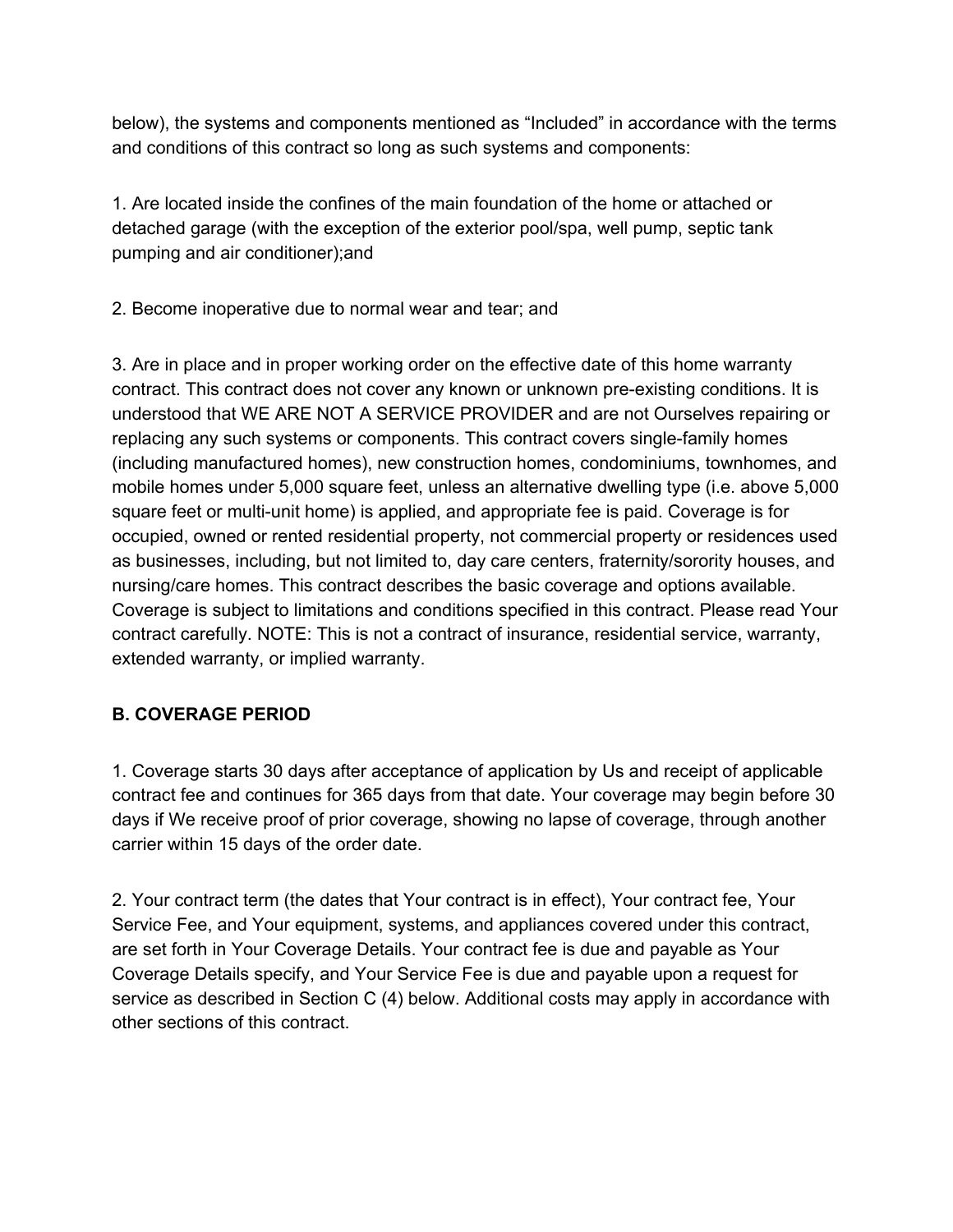# **C. SERVICE CALLS – TO REQUEST SERVICE: 1-877-666-1892**

1. You or Your agent (including tenant) must notify Us for work to be performed under this contract as soon as the problem is discovered. We will accept service calls 24 hours a day, 7 days a week, 365 days a year at 1-877-666-1892. Notice of any malfunction must be given to Us prior to expiration of this contract.

2. Upon request for service, We will contact an authorized Service Provider within two (2) days during normal business hours and four (4) days on weekends and holidays. The authorized Service Provider will contact You to schedule a mutually convenient appointment during normal business hours. We will determine what repairs constitute an emergency and will make reasonable efforts to expedite emergency service. If You should request Us to perform non- emergency service outside of normal business hours, You will be responsible for payment of additional fees and/or overtime charges.

3. We have the sole and absolute right to select the Service Provider to perform the service; and We will not reimburse for services performed without prior approval.

4. You will pay up to a \$125 trade service call fee ("Service Fee") per claim or the actual cost, whichever is less, as specified in Your Coverage Details. The Service Fee is for each visit by Our approved Service Provider, except as noted in Section C (5), and is payable to Our approved Service Provider at the time of each visit. The Service Fee applies to each call dispatched and scheduled, including but not limited to those calls wherein coverage is included, excluded, or denied. The Service Fee also applies in the event You fail to be present at a scheduled time, or in the event You cancel a service call at the time a Service Provider is in route to Your home or at Your home. Failure to pay the Service Fee will result in suspension or cancellation of coverage until such time as the proper Service Fee is paid. At that time, coverage may be reinstated; however, the contract term will not be extended.

5. If service work performed under this contract should fail, then We will make the necessary repairs without an additional trade service call fee for a period of 90 days on parts and 30 days on labor.

## **D. COVERAGE (COVERAGE DEPENDANT ON PLAN)**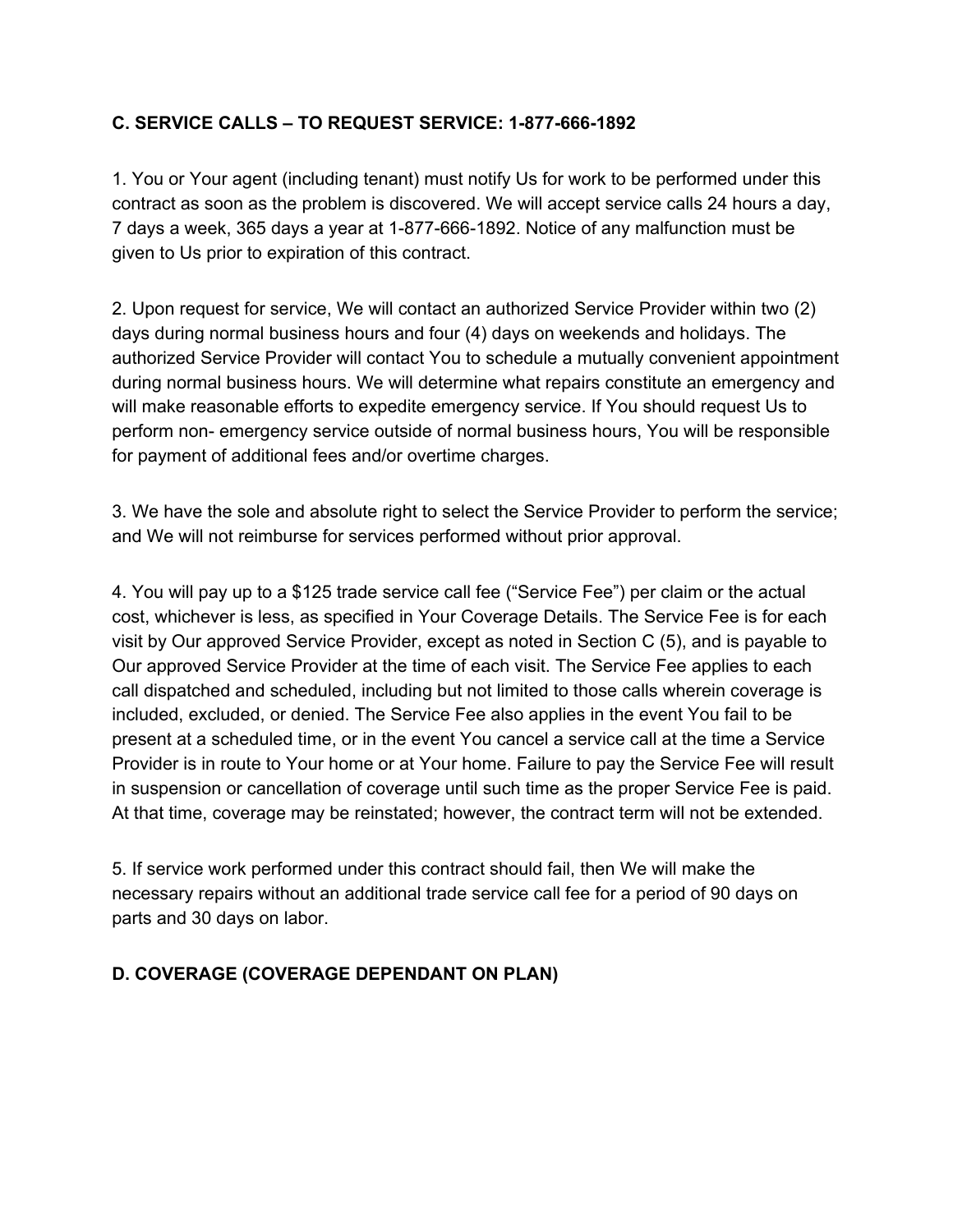The Coverage is for no more than one unit, system, or appliance, unless additional fees are paid. If no additional fees are paid, covered unit, system, or appliance is at Our sole discretion; certain limitations of liability apply to Covered systems and appliances.

The Coverage is for no more than one unit, system, or appliance, unless additional fees are paid. If no additional fees are paid, covered unit, system, or appliance is at Our sole discretion; certain limitations of liability apply to Covered systems and appliances.

# 1. CLOTHES DRYER

*INCLUDED:* All components and parts, except:

*EXCLUDED:* – Venting – Lint screens – Knobs and dials – Doors – Door seals – Hinges – Glass – Leveling and balancing – Damage to clothing.

## 2. CLOTHES WASHER

*INCLUDED:* All components and parts, except:

*EXCLUDED:* Noise – Plastic mini-tubs – Soap dispensers – Filter screens – Knobs and dials – Glass -Damage to clothing.

## 3. KITCHEN REFRIGERATOR

NOTE: Must be located in the kitchen.

*INCLUDED:* All components and parts, including integral freezer unit, except:

*EXCLUDED:* Racks – Shelves – Lighting and handles –, ice crushers, Leaks of any kind not from water valve or water line – Freezers which are not an integral part of the refrigerator – Wine coolers or mini refrigerators – Food spoilage – Doors – Hinges – Glass – Audio/Visual equipment and internet connection components.

## 4. AIR CONDITIONING/COOLER

NOTE: Not exceeding 5 (five) ton capacity and designed for residential use.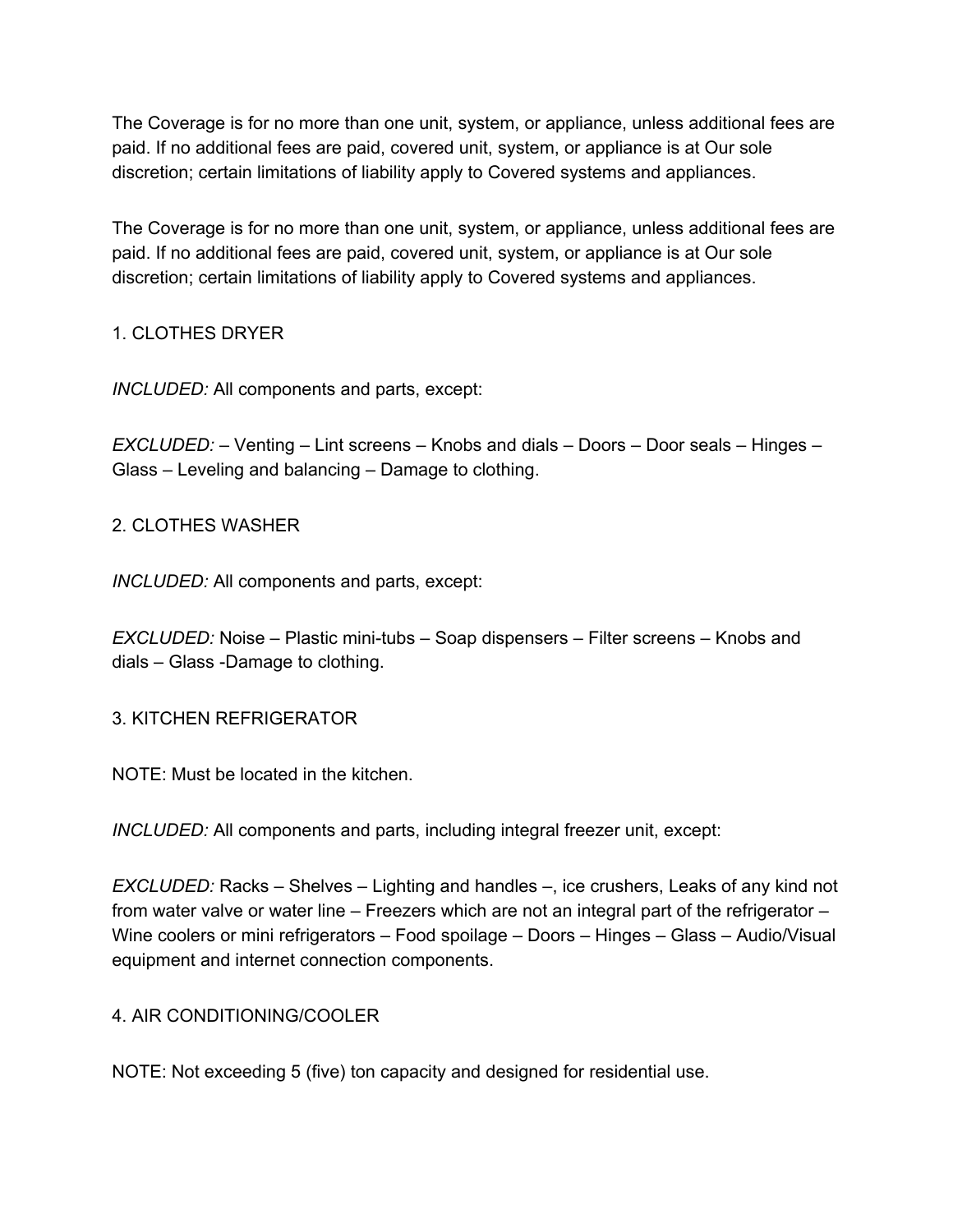*INCLUDED:* Ducted electric central air conditioning, ducted electric wall air conditioning. All components and parts, for units below 13 SEER and when We are unable to facilitate repair/replacement of failed covered equipment at the current SEER rating, repair/replacement will be performed with 13 SEER equipment and/or 7.7 HSPF or higher compliant, except:

*EXCLUDED:* Gas air conditioning systems – Condenser casings – Registers and Grills – Filters – Electronic air cleaners – Window units – Non-ducted wall units – Water towers – Humidifiers – Improperly sized units – Chillers – All exterior condensing, cooling and pump pads – Roof mounts, jacks, stands or supports – Condensate pumps – Commercial grade equipment – Cost for crane rentals – Air conditioning with mismatched condensing unit and evaporator coil per manufacturer specifications – Improper use of metering devices – Thermal expansion valves – Refrigerant conversion – Leak detections – Water leaks – Drain line stoppages – Maintenance – Noise. No more than two systems covered unless purchased separately at time of enrollment. We are not responsible for the costs associated with matching dimensions, brand or color made. We will not pay for any modifications necessitated by the repair of existing equipment or the installation of new equipment.

## 5. HEATING SYSTEM OR BUILT-IN WALL UNIT

NOTE: Main source of heat to home not to exceed 5 (five) ton capacity and designed for residential use.

*INCLUDED:* All components and parts necessary for the operation of the heating system. For units below 13 SEER and when We are unable to facilitate repair/replacement of failed covered equipment at the current SEER rating, repair/replacement will be performed with 13 SEER equipment and/or 7.7 HSPF or higher compliant, except: *EXCLUDED:* All components and parts relating to geothermal, water source heat pumps including: outside or underground piping, components for geothermal and/or water source heat pumps, red rilling of wells for geothermal and/or water source heat pumps, and well pump and well pump components for geothermal and/or water source heat pumps. Access – Radiators or valves – Baseboard casings – Radiant heating – Dampers – Valves – Fuel storage tanks-Portable units – Solar heating systems – Fireplaces and key valves – Filters – Line dryers and filters – Oil filters, nozzles, or strainers – Registers – Backflow preventers – Evaporator coil pan – Primary or secondary drain pans – Grills -Clocks – Timers – Add-ons for zoned systems – Heat lamps – Humidifiers – Flues and vents – Improperly sized heating systems – Mismatched systems – Chimneys – Pellet stoves – Cable heat (in ceiling) – Wood stoves (even if only source of heating) – Calcium build-up – Maintenance. NOTE: We will pay no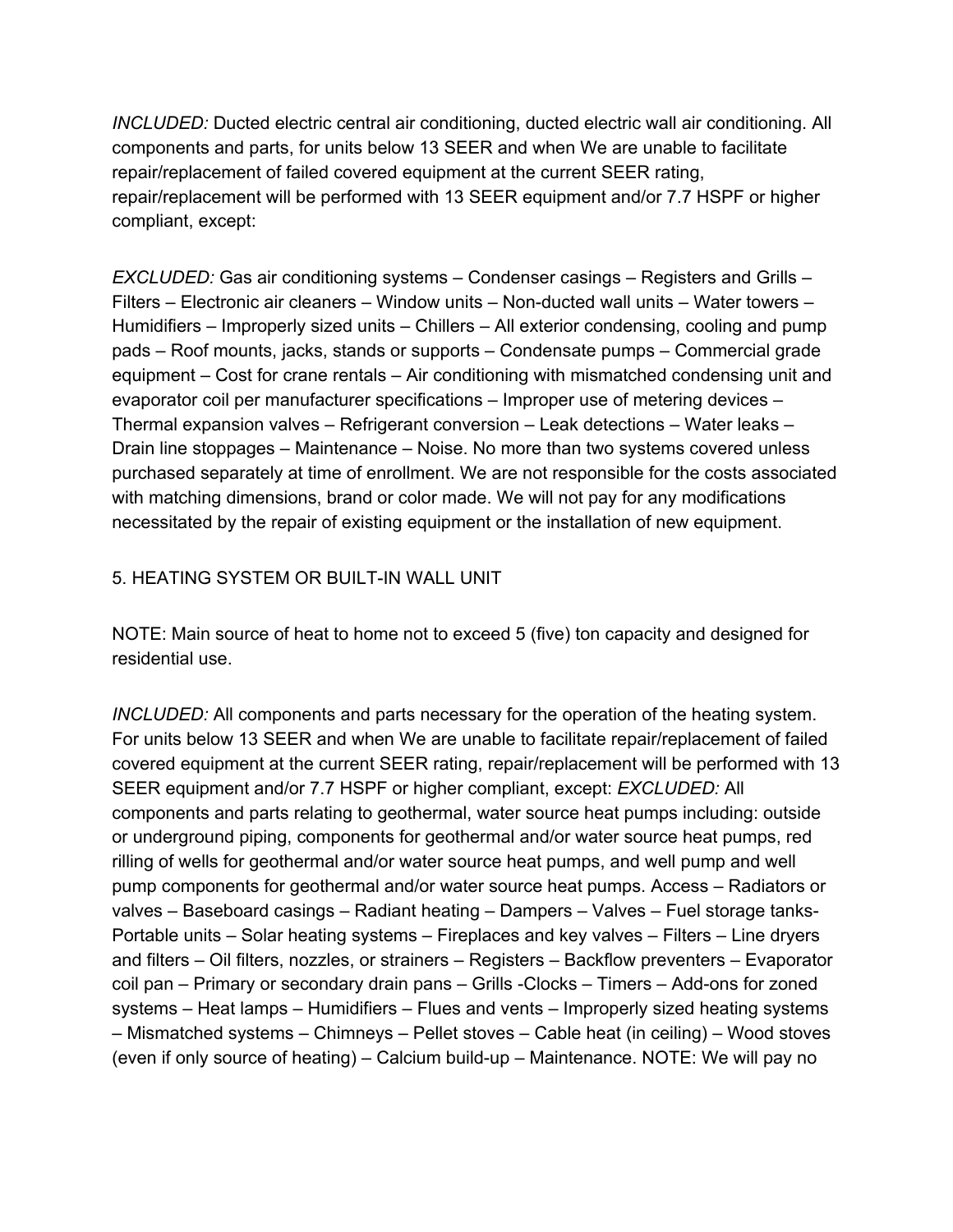more than \$1,500 per covered item per contract term for access, diagnosis and repair or replacement of any glycol, hot water, or steam circulating heating systems.

6. WATER HEATER (Gas and/or Electric)

*INCLUDED:* All components and parts, including circulating pumps, except:

*EXCLUDED:* Access – Insulation blankets – Pressure reducing valve – Sediment build-up – Rust and corrosion – Main, Holding or storage tanks – Vents and flues – Thermal expansion tanks – Low boy and/or Squat water heaters – Solar water heaters – Solar components – Fuel, holding or storage tanks – Noise – Energy management systems – Commercial grade equipment and units exceeding 75 gallons – Drain pans and drain lines – Tankless water heaters.

# 7. ELECTRICAL SYSTEM

*INCLUDED:* All components and parts, including built-in bathroom exhaust fans, except:

*EXCLUDED:* Fixtures – Carbon monoxide alarms, smoke detectors, detectors or related systems – Intercoms and doorbell systems associated with intercoms – Inadequate wiring capacity – Solar power systems and panels – Solar Components – Energy Management Systems – Direct current (D.C.) wiring or components – Attic exhaust fans – Commercial grade equipment – Auxiliary or sub-panels – Broken and/or severed wires – Rerunning of new wiring for broken wires – Wire tracing – Damages due to power failure or surge – Circuit Overload. We will pay no more than \$500 per contract term for access, diagnosis and repair and/or replacement.

## 8. PLUMBING SYSTEM/STOPPAGE

*INCLUDED:* Leaks and breaks of water, drain, gas, waste or vent lines, except if caused by freezing or roots – Toilet tanks, bowls and mechanisms (replaced with builder's grade as necessary), toilet wax ring seals – Valves for shower, tub, and diverter angle stops, rinses and gate valves – Permanently installed interior sump pumps – Built-in bathtub whirlpool motor and pump assemblies – Stoppages/Clogs in drain and sewer lines up to 100 feet from access point. Mainline stoppages are only covered if there is an accessible ground level cleanout,except: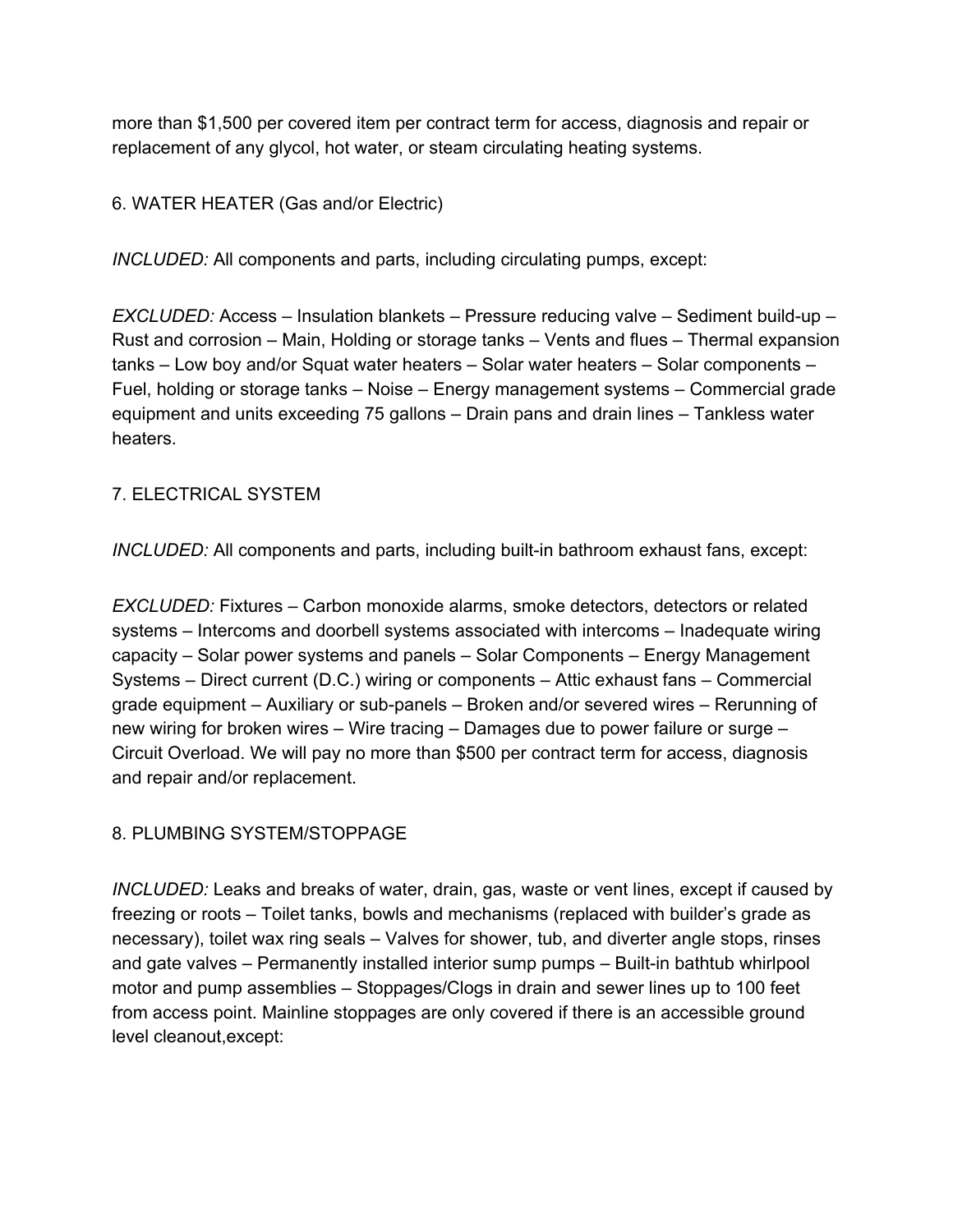*EXCLUDED:* Stoppages and clogs in drain and sewer lines that cannot be cleared by cable or due to roots, collapsed, broken, or damaged lines outside the confines of the main foundation (even if within 100 feet of access point) – Access to drain or sewer lines from vent or removal of water closets – Cost to locate, access or install ground level cleanout – Slab leaks – Polybutylene or Quest piping – Galvanized drain lines – Hose Bibs – Drum traps – Flange- Collapse of or damage to water, drain, gas, waste or vent lines caused by freezing, settlement and/or roots – Faucets, fixtures, cartridges, shower heads & shower arms – Baskets and strainers – Popup assemblies – Bathtubs and showers – Cracked porcelain – Glass – Shower enclosures and base pans – Roman tubs – Bathtub drain mechanisms – Sinks – Toilet lids and seats – Cabling or grouting – Whirlpool jets – Whirlpool control panel – Septic tanks – Sewage ejector pumps – Water softeners – Pressure regulators – Inadequate or excessive water pressure – Flow restrictions in fresh water lines caused by rust, corrosion or chemical deposits - Holding or storage tanks -Saunas and/or steam rooms. NOTE: We will provide access to plumbing systems through unobstructed walls, ceilings or floors, only, and will return the access opening to rough finish condition. We will pay no more than \$500 per contract term for access, diagnosis and repair and/or replacement. Our authorized Service Provider will close the access opening and return it to rough finish condition, subject to the \$500 limit indicated. We shall not be responsible for payment of the cost to remove and replace any built-in appliances, cabinets, floor coverings or other obstructions impeding access to walls, ceilings, and/or floors.

## 9. BUILT-IN MICROWAVE

*INCLUDED:* All components and parts, except:

*EXCLUDED:* Doors – Hinges – Handles – Doors – Door glass – Lights – Interior linings – Trays – Clocks – Shelves – Portable or countertop units – Arcing – Meat probe assemblies – Rotisseries.

10. OVEN/RANGE/STOVE/COOKTOP (Gas or Electric; Built-in, Portable or Freestanding).

*INCLUDED:* All components and parts, except:

*EXCLUDED:* Clocks (unless they affect the cooking function of the unit) – Meat probe assemblies – Rotisseries – Racks – Handles – Knobs – Door seals – Doors – Hinges – Lighting and handles – Glass – Sensi-heat burners will only be replaced with standard burners.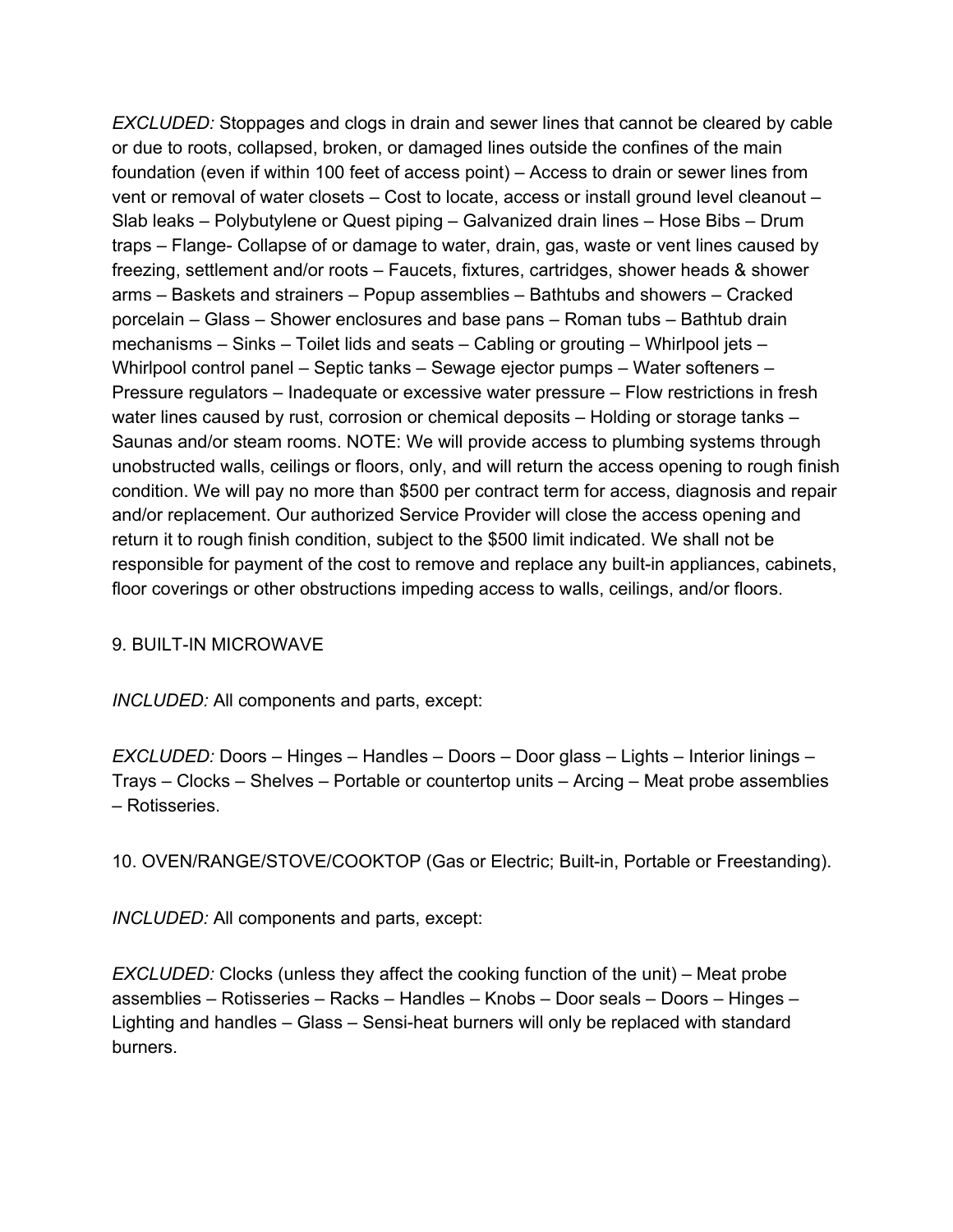#### 11. DISHWASHER

*INCLUDED:* All components and parts, except:

*EXCLUDED:* Racks – Baskets – Rollers – Hinges – Handles – Doors – Door gaskets – Damage caused by broken glass – Cleaning.

12. GARBAGE DISPOSAL

*INCLUDED:* All components and parts, including entire unit, except:

*EXCLUDED:* Problems and/or jams caused by bones, glass, or foreign objects other than food.

13. CEILING AND EXHAUST FANS

*INCLUDED:* Motors – Switches – Controls – Bearings, except:

*EXCLUDED:* Fans – Blades – Belts – Shutters – Filters – Lighting. Note: Builder's standard is used when replacement is necessary.

14. DUCTWORK

*INCLUDED:* Duct from heating unit to point of attachment at registers or grills, except:

*EXCLUDED:* Registers and grills – Insulation – Asbestos-insulated ductwork – Vents, flues and breeching – Ductwork exposed to outside elements – Improperly sized ductwork – Separation due to settlement and/or lack of support – Damper motors – Diagnostic testing of, or locating leaks to ductwork, including but not limited to, as required by any federal, state or local law, ordinance or regulation, or when required due to the installation or replacement of system equipment. We will provide access to ductwork through unobstructed walls, ceilings or floors, only, and will return the access opening to rough finish condition. With respect to concrete covered, embedded, encased, or otherwise inaccessible ductwork, We will pay no more than \$500 per contract term for access, diagnosis and repair or replacement. Our authorized Service Provider will close the access opening and return to a rough finish condition, subject to the \$500 limit indicated. We shall not be responsible for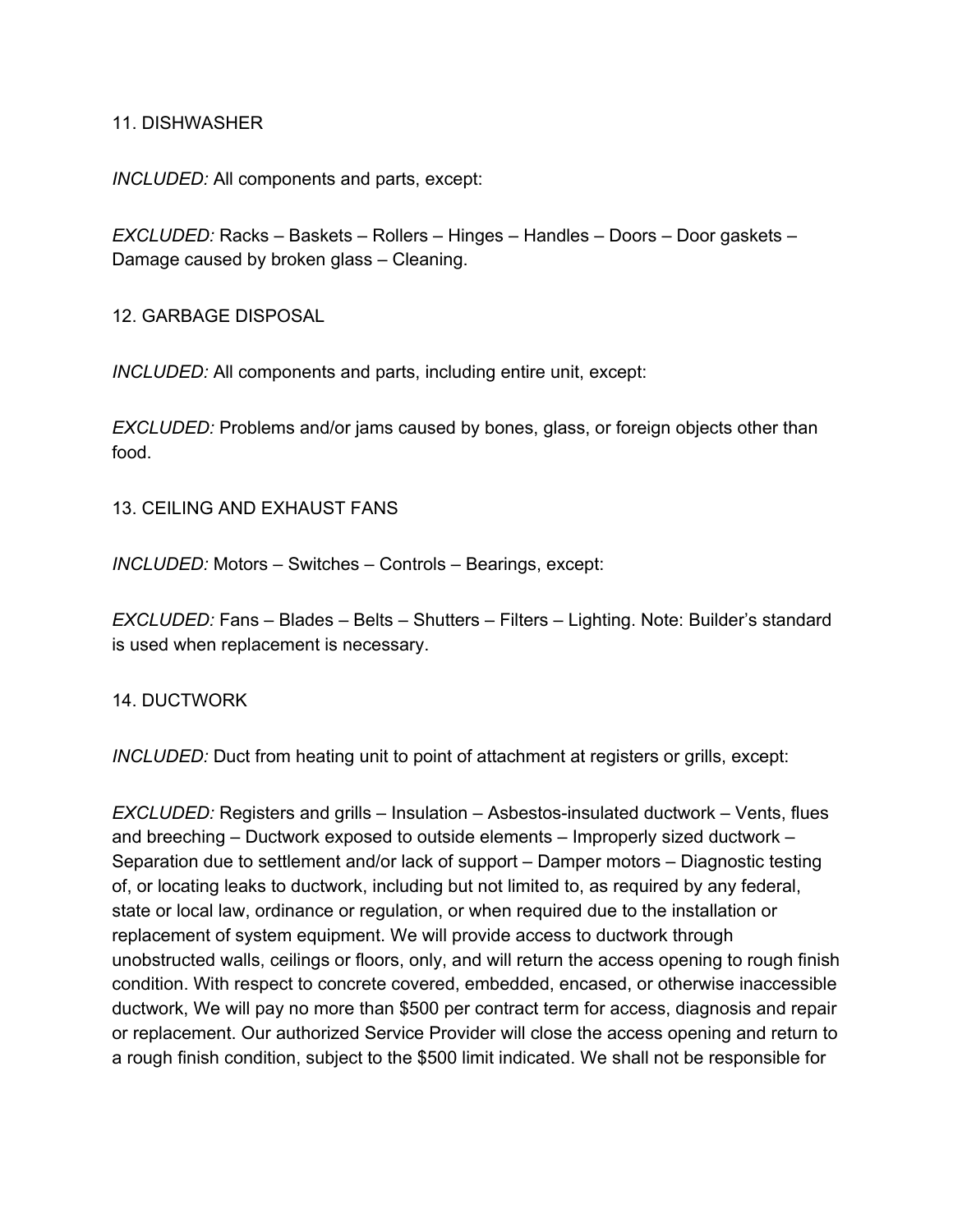payment of the cost to remove and replace any built-in appliances, cabinets, floor coverings or other obstructions impeding access to walls, ceilings, and/or floors.

15. GARAGE DOOR OPENER

*INCLUDED:* All components and parts, except:

*EXCLUDED:* Garage doors – Hinges – Springs – Sensors – Chains – Travelers – Tracks – Rollers – Remote receiving and/or transmitting devices.

# 16. GREEN

*INCLUDED:* If a covered system or appliance (limited to Clothes Washer, Clothes Dryer, Refrigerator, Dishwasher, Heating System, and Water Heater) breaks down per Section I above and subject to all other contract inclusions, exclusions and limitations, and it cannot be repaired, We will replace the appliance with an ENERGY STAR qualified product (subject to availability, exclusions and limitations), one with similar and like features as existing appliance, except:

*EXCLUDED:* All other contract limitations of liability and exclusions apply.

# **E. OPTIONAL COVERAGE (Requires Additional Payment)**

NOTE: You may purchase any Optional Coverage for up to 30 days after commencement of Coverage. However, Coverage shall not commence until receipt of payment by Us and such Coverage shall expire upon expiration of Coverage period in Section II.

1. POOL AND/OR SPA EQUIPMENT

*INCLUDED:* Both pool and built-in spa equipment (exterior hot tub and whirlpool) are covered if they utilize common equipment. If they do not utilize common equipment, then only one or the other is covered unless an additional fee is paid. Coverage applies to above ground, accessible working components and parts of the heating, pumping and filtration system as follows: Heater – Pump – Motor – Filter – Filter timer – Gaskets – Blower – Timer – Valves, limited to back flush, actuator, check, and 2 and 3-way valves – Relays and switches – Pool sweep motor and pump – Above ground plumbing pipes and wiring, except: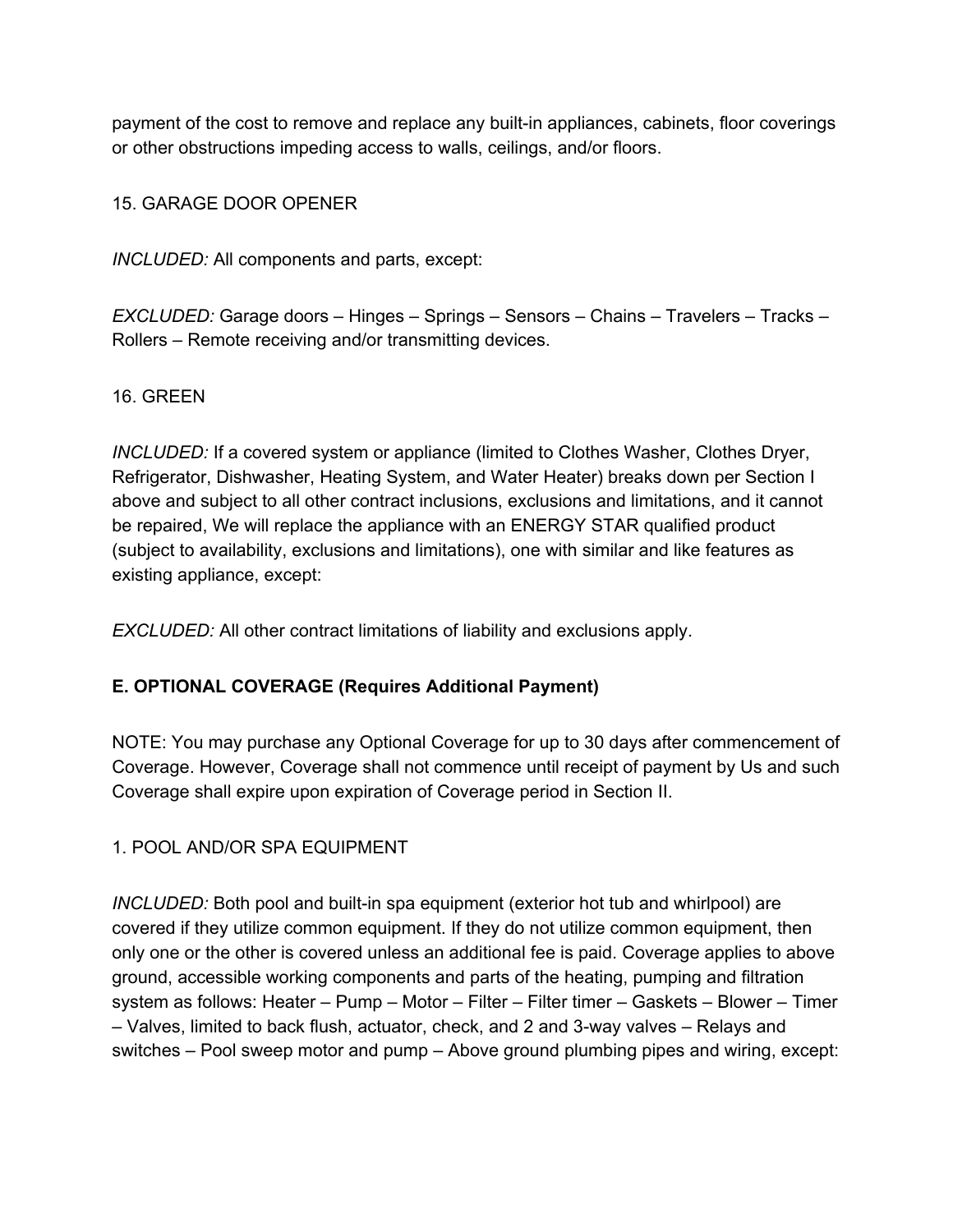*EXCLUDED:* Portable or above ground pools/spas – Control panels and electronic boards – Lights – Liners – Maintenance – Structural defects – Solar equipment – Jets – Ornamental fountains, waterfalls and their pumping systems – Pool cover and related equipment – Fill line and fill valve – Built-in or detachable cleaning equipment such as, but not limited to, pool sweeps, pop up heads – Turbo valves, skimmers, chlorinators, and ionizers – Fuel storage tanks – Disposable filtration mediums – Cracked or corroded casings – Grids – Cartridges – Heat pump – Salt water systems. We will pay no more than \$500 per contract term for access, diagnosis and repair and/replacement.

# 2. SEPTIC TANK PUMPING

*INCLUDED:* Main line stoppages/clogs (one time only, and must have existing access or clean out). If a stoppage is due to a septic tank backup, then We will pump the septic tank one time during the contract term. Coverage can only become effective if a septic certification was completed within 90 days prior to close of sale. We reserve the right to request a copy of the certification prior to service dispatch.

*EXCLUDED:* The cost of gaining or finding access to the septic tank and the cost of sewer hook ups – Disposal of waste – Chemical treatments – Tanks – Leach lines – Cesspool – Mechanical pumps/systems. Limited to a total of\$200 maximum.

## 3. WELL PUMP

*INCLUDED:* All components and parts of well pump utilized for main dwelling only, except:

*EXCLUDED:* Holding or storage tanks – Digging – Locating pump – Pump retrieval – Re Drilling of wells – Well casings – Pressure tanks – Pressure switches and gauges – Check valve – Relief valve – Drop pipe – Piping or electrical lines leading to or connecting pressure tank and main dwelling including wiring from control box to the pump – Booster pumps – Well pump and well pump components for geothermal and/or water source heat pumps. We will pay no more than \$500 per contract term for access, diagnosis and repair and/or replacement.

## 4. SUMP PUMP

*INCLUDED:* Permanently installed sump pump for groundwater, within the foundation of the home or attached garage, except: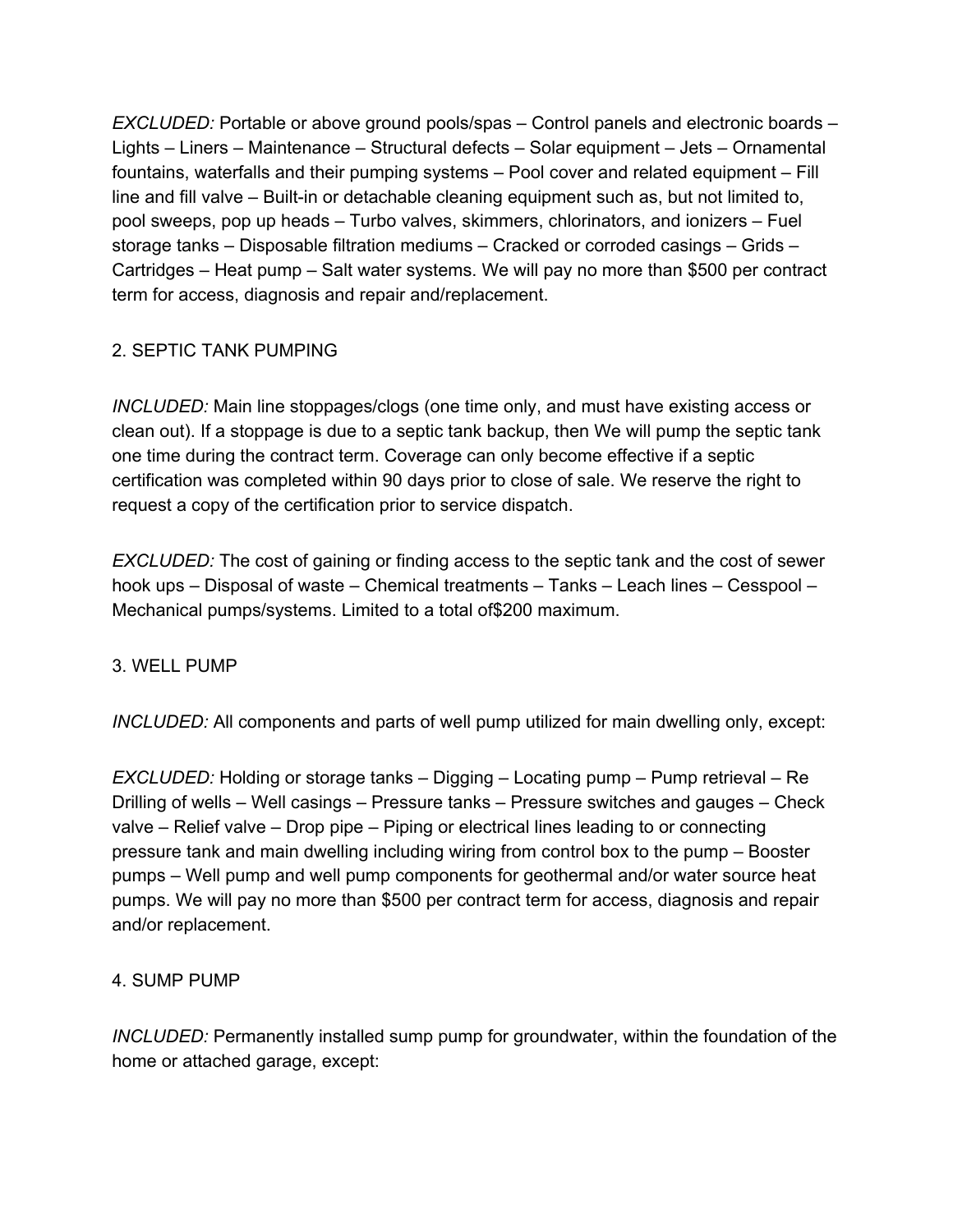*EXCLUDED:* Sewage ejector pumps – Portable pumps – Backflow preventers – Check valves – Piping modifications for new installs.

5. CENTRAL VACUUM

*INCLUDED:* All mechanical system components and parts, except:

*EXCLUDED:* Ductwork – Hoses – Blockages – Accessories.

6. LIMITED ROOF LEAK (Single Family Homes Only)

*INCLUDED:* Repair of shake, shingle, and composition roof leaks over the occupied living area.

*EXCLUDED:* Porches – Patios – Cracked and/or missing material – Foam roofs – Tar and gravel or metal roof – Cemwood shakes – Masonite shingles – Flat or built-up roof

- Limit repair \$1000

Structural leaks adjacent to or caused by appendages of any kind – Downspouts Flashing – Gutters – Skylights – Decks – Patio covers – Solar equipment – Roof jacks – Antennae – Satellite components – Chimneys – Partial roof replacement – Preventative maintenance.

NOTE: If roof must be partially or completely replaced to effect repair, this coverage does not apply.

## 7. STAND ALONE FREEZER

*INCLUDED:* All parts and components that affect the operation of the unit, except:

*EXCLUDED:* Ice crushers, dispensers and related equipment – Internal shell – Racks – Shelves – Glass displays – Lights – Knobs and caps – Dials – Doors – Door seals and gaskets – Door hinges – Door handles – Glass – Condensation pans – Grates – Food spoilage – Disposal and recapture of Freon.

## 8. SECOND REFRIGERATOR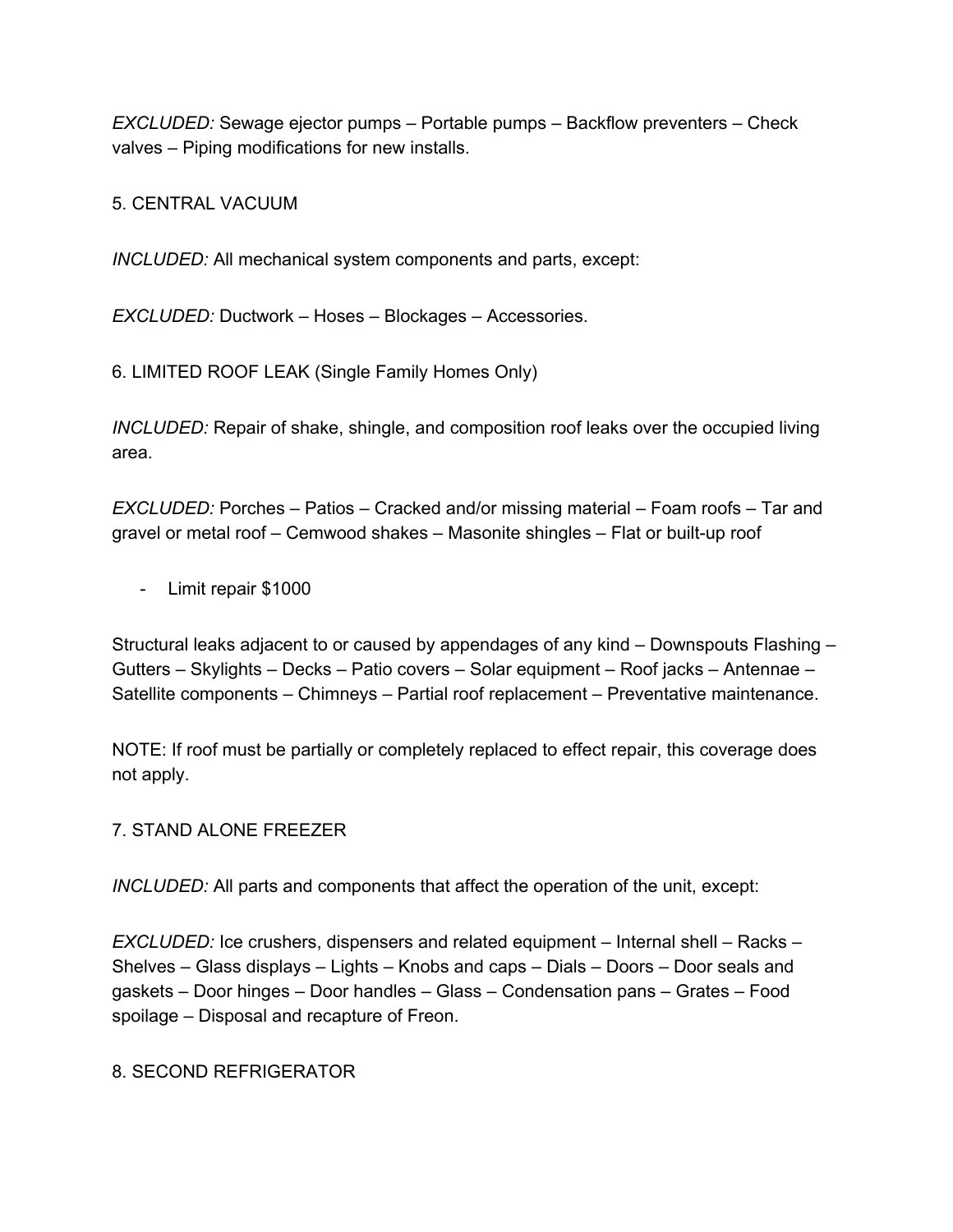*INCLUDED:* All components and parts, including integral freezer unit, except:

*EXCLUDED:* Racks – Shelves – Lighting and handles –, ice crushers,– Interior thermal shells – Freezers which are not an integral part of the refrigerator – Food spoilage – Doors – Hinges – Glass – Audio/Visual equipment and internet connection components.

# 9. SEPTIC SYSTEM

*INCLUDED:* Sewage ejector pump – Jet pump – Aerobic pump – Septic tank and line from house.

*EXCLUDED:* Leach lines – Field lines – Lateral lines – Tile fields and leach beds – Insufficient capacity – Clean out – Pumping. We will pay no more than \$500 per contract term for access, diagnosis and repair and/replacement.

Buyer Name Print \_\_\_\_\_\_\_\_\_\_\_\_\_\_\_\_\_\_\_\_\_\_\_\_\_/ \_\_\_\_\_\_\_\_\_\_\_\_\_\_\_\_\_\_\_\_\_\_\_\_\_\_\_\_

Buyer signature **Example 20** and 20 and 20 and 20 and 20 and 20 and 20 and 20 and 20 and 20 and 20 and 20 and 20 and 20 and 20 and 20 and 20 and 20 and 20 and 20 and 20 and 20 and 20 and 20 and 20 and 20 and 20 and 20 and

# **F. LIMITATIONS OF LIABILITY**

1. The following are not included during the contract term; (i) malfunction or improper operation due to rust or corrosion of all systems and appliances, (ii) collapsed ductwork, (iii) known or unknown pre-existing conditions.

2. We are not responsible for providing access to or closing access from any covered item which is concrete- encased or otherwise obstructed or inaccessible.

3. At times it is necessary to open walls or ceilings to make repairs. The Service Provider obtained by Us will close the opening, and return to a rough finish condition. We are not responsible for restoration of any wall coverings, floor coverings, plaster, cabinets, counter tops, tiling, paint, or the like.

4. We are not responsible for the repair of any cosmetic defects or performance of routine maintenance.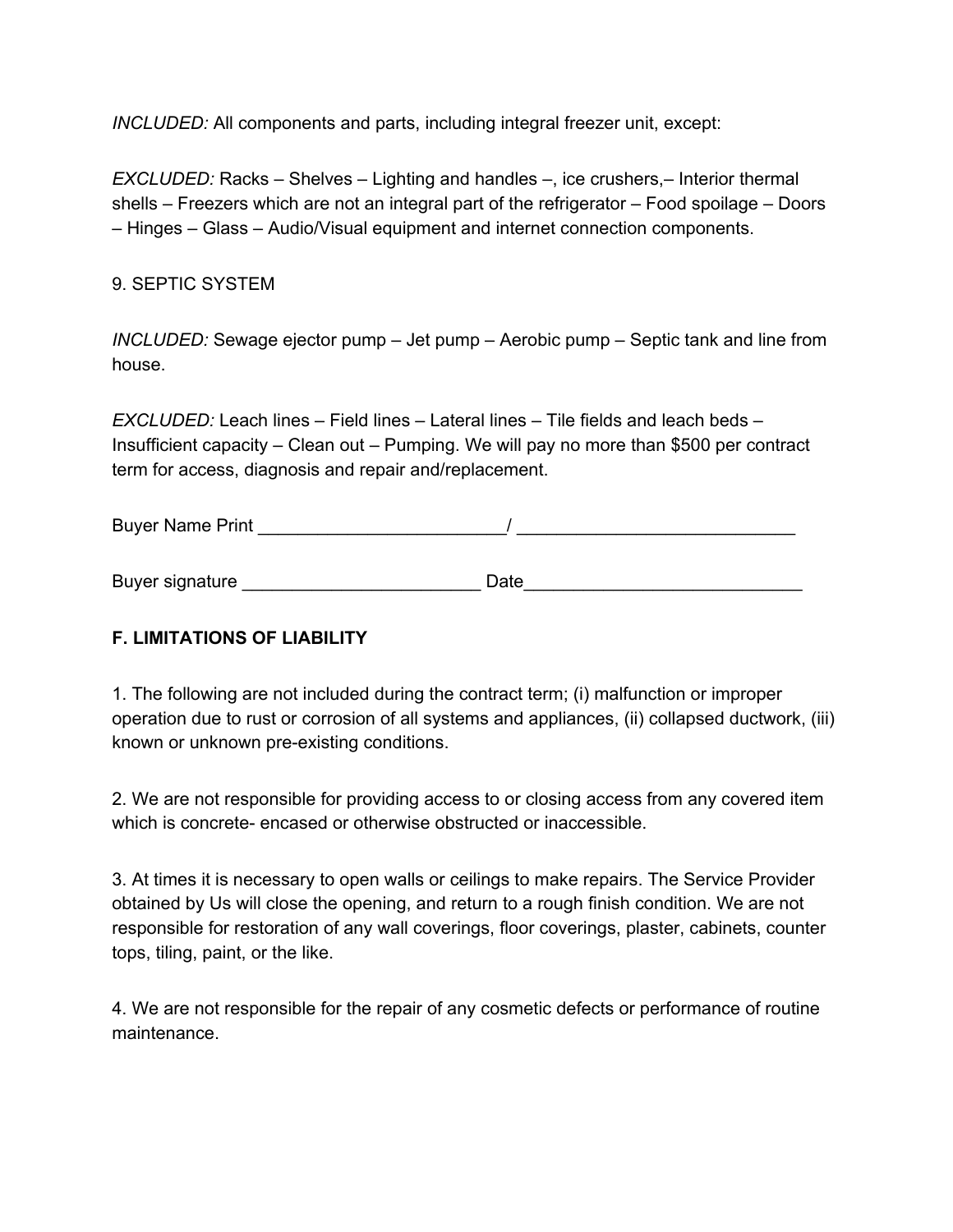5. Electronic or computerized energy management or lighting and appliance management systems, solar systems and equipment are not included.

6. You may be charged an additional fee by the Service Provider to dispose of an old appliance, system or component, including, but not limited to the following items: condensing units, evaporator coils, compressors, capacitors, refrigerators, freezers, water heaters, and any system or appliance which contains dangerous or hazardous materials.

7. We are not liable for service involving hazardous or toxic materials including but not limited to mold, lead paint, or asbestos, nor costs or expenses associated with refrigerant recovery, recycling, reclaiming or disposal. We are not liable for any failure to obtain timely service due to conditions beyond Our control, including, but not limited to,labor difficulties or delays in obtaining parts or equipment.

8. We are not liable for repair of conditions caused by chemical or sedimentary build up, rust or corrosion, mildew, mold, misuse or abuse, failure to clean or maintain as specified by the equipment manufacturer, missing parts, structural changes, fire, freezing, electrical failure or surge, water damage, lightening, mud, earthquake, soil movement, soil settlement, settling of home, storms, accidents, pest damage, acts of God, or failure due to excessive or inadequate water pressure.

9. We have the sole right to determine whether a covered system or appliance will be repaired or replaced. We are responsible for installing replacement equipment of similar features, capacity, and efficiency, but not for matching dimensions, brand or color. We are not responsible for upgrades, components, parts, or equipment required due to the incompatibility of the existing equipment with the replacement system or appliance or component or part thereof or with new type of chemical or material utilized to run the replacement equipment including, but not limited to, differences in technology, refrigerant requirements, or efficiency as mandated by federal, state, or local governments. If parts are no longer available, We will offer a cash payment in the amount of the average cost between parts and labor of the covered repair. We reserve the right to locate parts at any time. For the first 30 days of the contract term, We are not liable for replacement of entire systems or appliances due to obsolete, discontinued or unavailability of one or more integral parts. However, We will provide reimbursement for the costs of those parts determined by reasonable allowance for the fair value of like parts. We reserve the right to rebuild a part or component, or replace with a rebuilt part or component.

10. We are not liable for repairs related to costs of construction, carpentry or other incidental costs associated with alterations or modifications of appliances, components or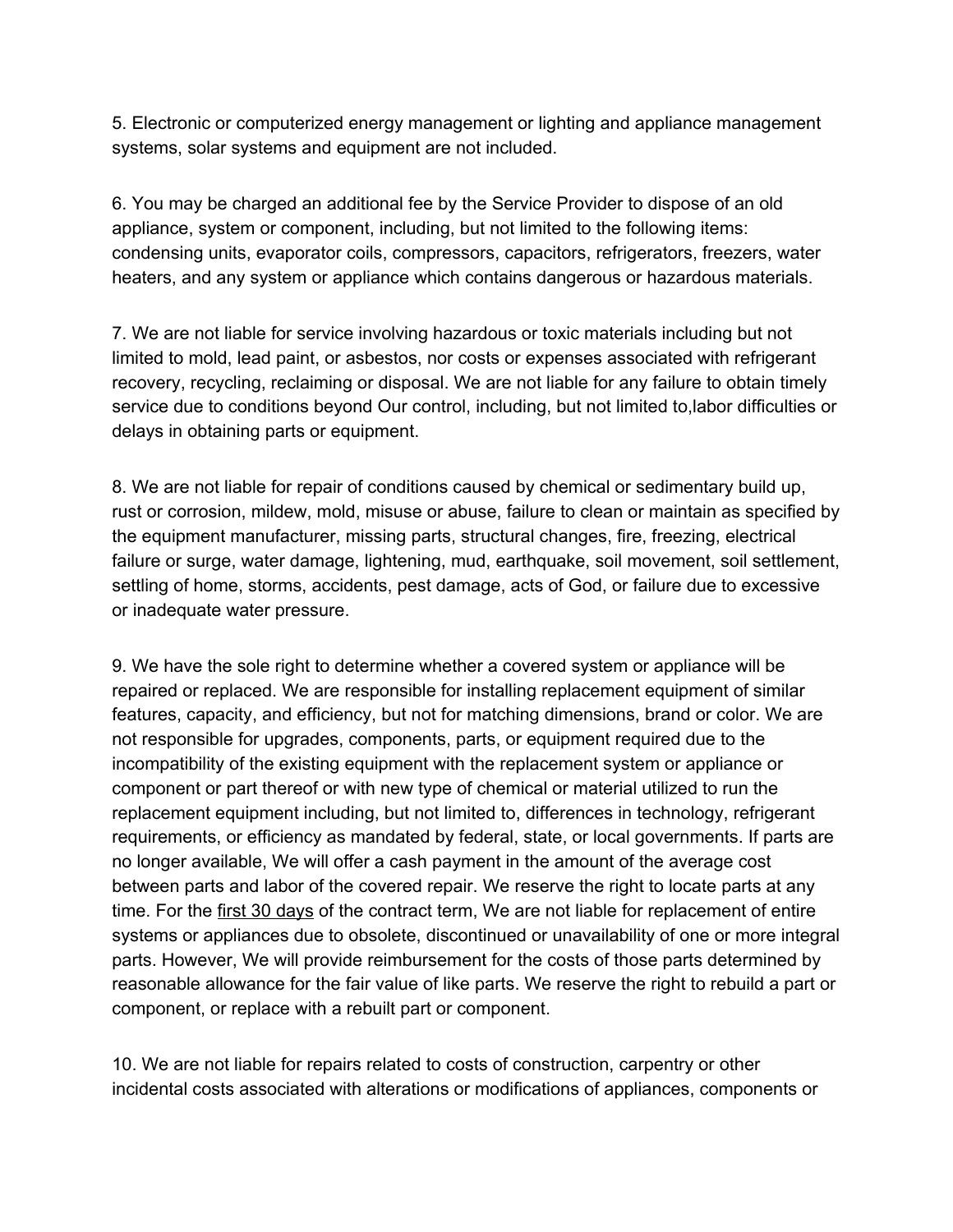installation of different equipment and/or systems. Except as required to maintain compatibility with equipment manufactured to be 13 SEER and/or 7.7 HSPF or higher compliant, We are not responsible for providing upgrades, components, parts or equipment required due to the incompatibility of the existing equipment with the replacement system, appliance or component/part, including but not limited to efficiency as mandated by federal, state or local governments.

11. We are not responsible for repairs related to inadequacy, lack of capacity, improper installation, mismatched systems, oversized systems, undersized systems, previous repair or design, manufacturer's defect, and any modification to the system or appliance.

12. We are not liable for normal or routine maintenance. We will not pay for repairs or failures that result from the Contract holder's failure to perform normal or routine maintenance. For example, You are responsible for providing routine maintenance and cleaning pursuant to manufacturers' specifications, such as periodic cleaning of heating and air conditioning systems, evaporator coils and condenser coils, as well as periodic filter replacement. In the event a claim is denied, and a customer seeks to have Us review that denial, We have the right to request routine maintenance records in reviewing its decision.

13. We are not liable for the repair or replacement of commercial grade equipment, systems or appliances. We shall pay no more than \$1,000 in aggregate for professional series or like appliances such as, but not limited to, brand names such as Sub Zero, Viking, Wolf, Bosch, Jenn-Air, GE Monogram, Thermador, and etc.

14. We reserve the right to obtain a second opinion at Our expense.

15. We are not responsible for any repair, replacement, installation, or modification of any covered system or appliance arising from a manufacturer's recall or defect of said covered items, nor any covered item while still under an existing manufacturer's, distributor's, or in-home warranty.

16. We reserve the right to offer cash back in lieu of repair or replacement in the amount of Our actual cost (which at times may be less than retail) to repair or replace any covered system, component or appliance.

17. We are not responsible for the repair or replacement of any system or appliance or component or part thereof that has been previously, or is subsequently, determined to be defective by the Consumer Product Safety Commission or the manufacturer and for which either has issued, or issued, a warning or recall, or which is otherwise necessitated due to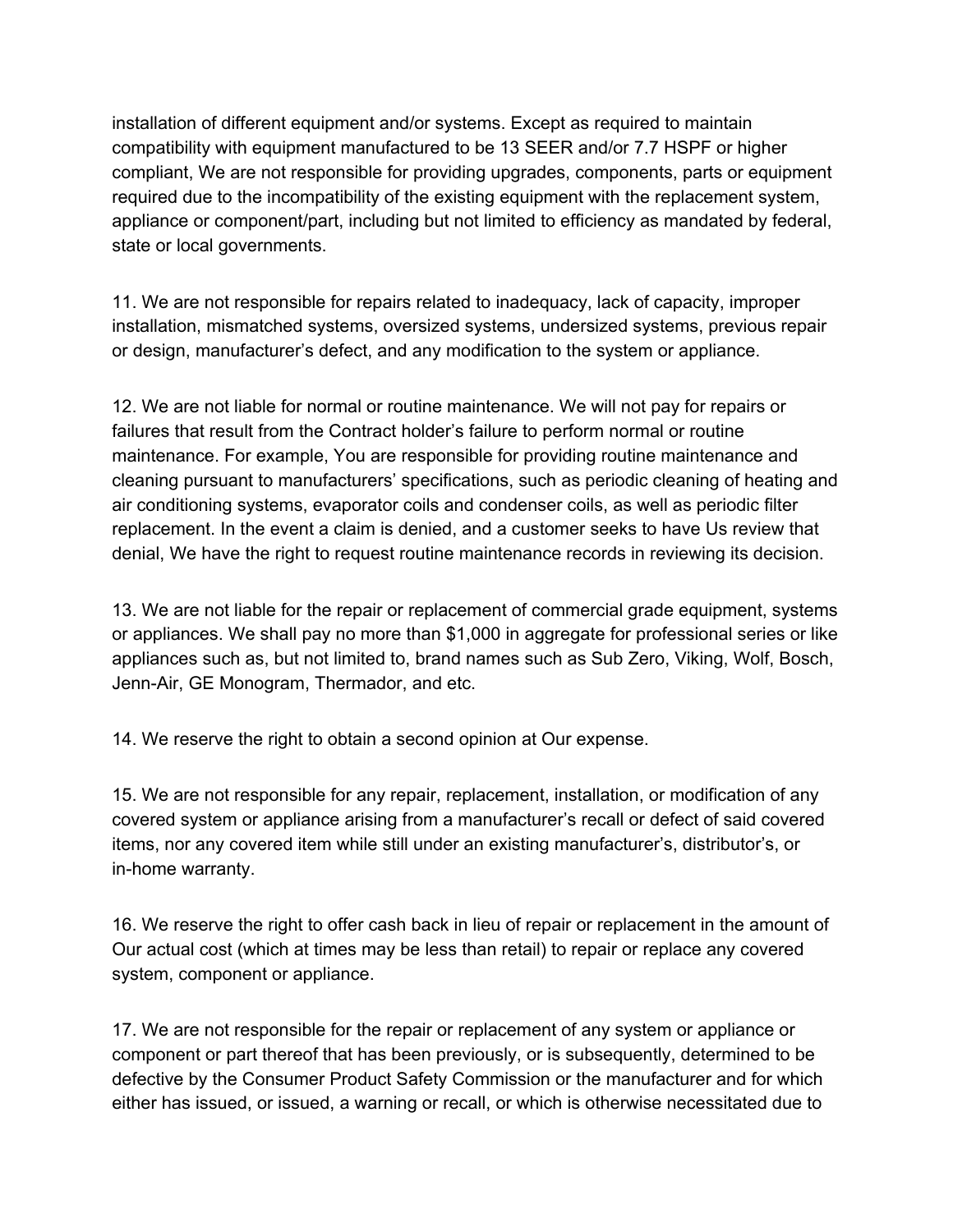failure caused by the manufacturer's improper design, use of improper materials, formula, manufacturing process or other manufacturing defect.

18. We will not pay for the repairs or replacement of any covered systems or appliances if they are inoperable as a result of known or unknown pre-existing conditions, deficiencies and/or defects.

19. You agree that We are not liable for the negligence or other conduct of the Service Provider, nor are We an insurer of Service Provider's performance. You also agree that We are not liable for consequential, incidental,indirect, secondary, or punitive damages. You expressly waive the right to all such damages. Your sole remedy under this agreement is recovery of the cost of the required repair or replacement, whichever is less. You agree that, in no event, will Our liability exceed \$1500 per contract item for access, diagnosis and repair or replacement.

# **G. MANDATORY ARBITRATION**

In the event of a dispute over a claim or coverage You agree to file a written claim with Us and allow Us thirty (30) calendar days to respond to the claim. The parties agree to mediate in good faith, before resorting to mandatory arbitration, in the state of CA. Except where prohibited, if a dispute arises from or relates to this Agreement or its breach, and if the dispute cannot be settled through direct discussions You agree that:

1. Any and all disputes, claims and causes of action arising out of or connected with this Agreement shall be resolved individually, without resort to any form of class action, multiple plaintiff, representative, or similar proceeding ("Class Action"). The parties expressly waive any ability to maintain any Class Action in any forum. The arbitrator shall not have authority to combine or aggregate similar claims or conduct any Class Action nor make an award to any person or entity not a party to the arbitration. Any claim that all or part of this Class Action waiver is unenforceable, unconscionable, void, or voidable may be determined only by a court of competent jurisdiction and not by an arbitrator. THE PARTIES UNDERSTAND THAT THEY WOULD HAVE HAD A RIGHT TO LITIGATE THROUGH A COURT, TO HAVE A JUDGE OR JURY DECIDE THEIR CASE AND TO BE PARTY TO A CLASS OR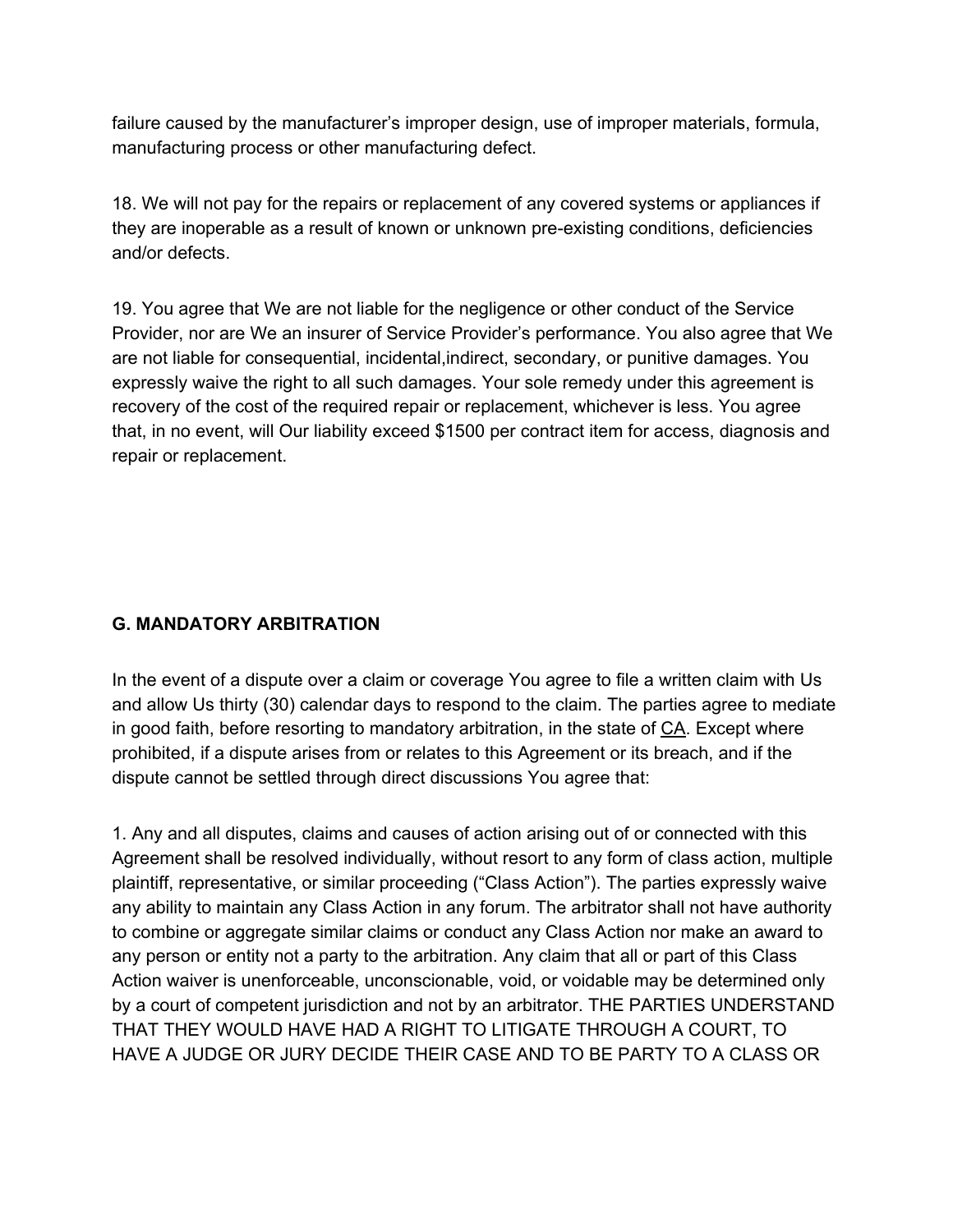# REPRESENTATIVE ACTION. HOWEVER, THEY UNDERSTAND AND CHOOSE TO HAVE ANY CLAIMS DECIDED INDIVIDUALLY, THROUGH ARBITRATION.

2. Any and all disputes, claims and causes of action arising out of or connected with this Agreement (including but not limited to whether a particular dispute is arbitrable hereunder) shall be resolved exclusively by the American Arbitration Association in the state of CALIFORNIA under its Commercial Mediation Rules. Controversies or claims shall be submitted to arbitration regardless of the theory under which they arise, including without limitation contract, tort, common law, statutory, or regulatory duties or liability.

3. Any and all claims, judgments and awards shall be limited to actual out-of-pocket costs incurred to a maximum of \$1500 per claim, but in no event attorneys' fees.

4. Under no circumstances will You be permitted to obtain awards for, and You hereby waive all rights to claim, indirect, punitive, incidental and consequential damages and any other damages, other than for actual out-of-pocket expenses, and any and all rights to have damages multiplied or otherwise increased. All issues and questions concerning the construction, validity, interpretation and enforceability of this Agreement, shall be governed by, and construed in accordance with, the laws of the State of CALIFORNIA, U.S.A. without giving effect to any choice of law or conflict of law rules (whether of the State of CALIFORNIA or any other jurisdiction), which would cause the application of the laws of any jurisdiction other than the State of CALIFORNIA.

5. Utah Residents: ANY MATTER IN DISPUTE BETWEEN YOU AND US MAY BE SUBJECT TO ARBITRATION AS AN ALTERNATIVE TO COURT ACTION PURSUANT TO THE RULES OF THE AMERICAN ARBITRATION ASSOCIATION, A COPY OF WHICH IS AVAILABLE ON REQUEST FROM US. ANY DECISION REACHED BY ARBITRATION SHALL BE BINDING UPON BOTH YOU AND US. THE ARBITRATION AWARD MAY INCLUDE ATTORNEY'S FEES IF ALLOWED BY STATE LAW AND MAY BE ENTERED AS A JUDGMENT IN ANY COURT OF PROPER JURISDICTION.

6. Wisconsin Residents: Unless You decide to file a claim solely in Your individual capacity in Wisconsin small claims court and notify Us in advance of Your decision to do so, any claim, dispute or controversy, regarding any contract, tort, statute, or otherwise ("Claim"), arising out of or relating to this contract or the relationships among the parties hereto shall be resolved by one arbitrator through binding arbitration administered by the American Arbitration Association ("AAA"), under the AAA Commercial or Consumer, as applicable, Rules in effect at the time the Claim is filed ("AAA Rules"). Copies of the AAA Rules and forms can be located at www.adr.org, or by calling 1-800-778-7879. You may elect to have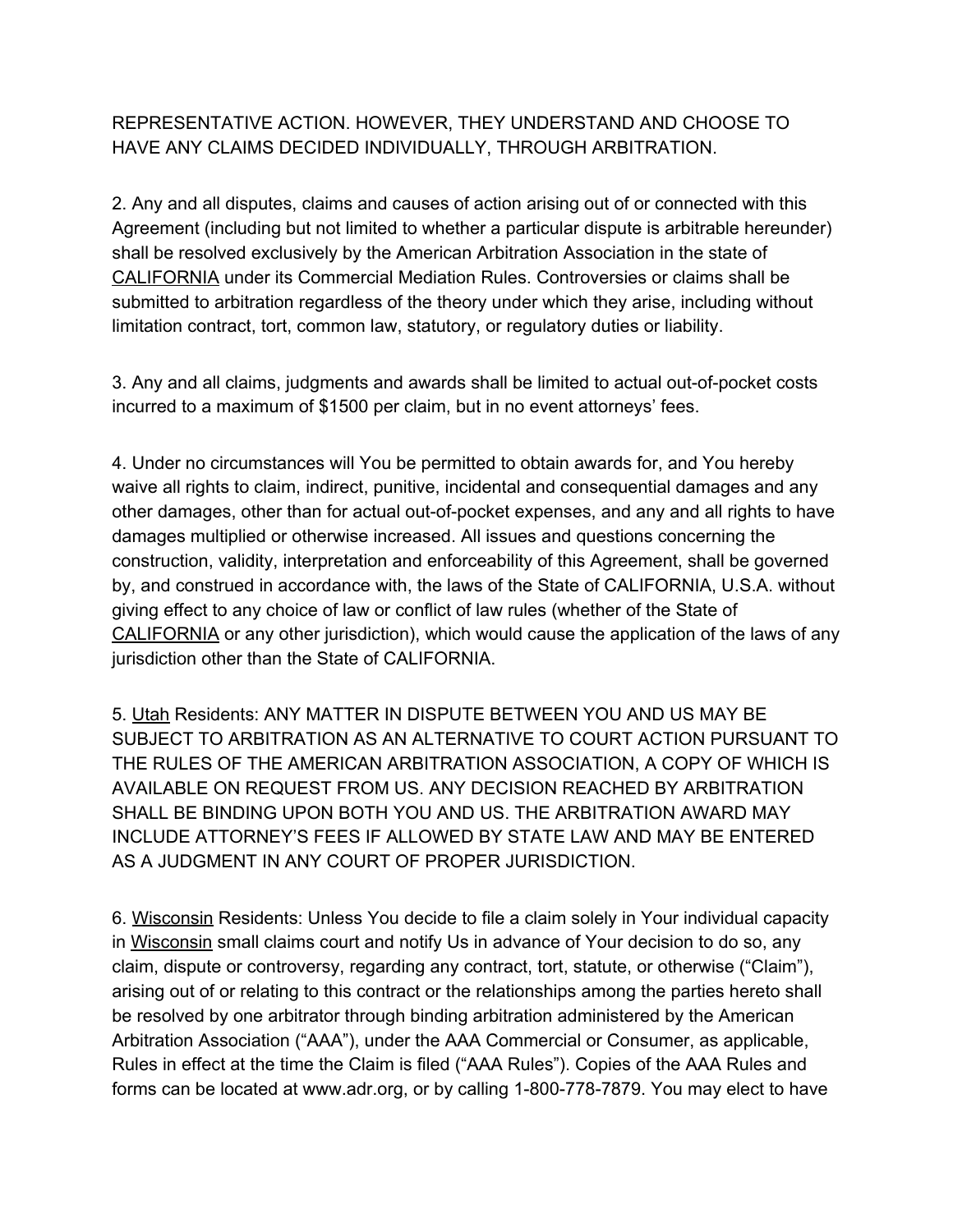any arbitration under this Agreement held in the state of Wisconsin or within the jurisdiction in which the covered property is located. The arbitrator's decision shall be final, binding, and non-appealable. Judgment upon the award may be entered and enforced in any court having jurisdiction. Neither party shall sue the other party other than as provided herein or for enforcement of this clause or of the arbitrator's award; any such suit may be brought only in Federal District Court for the District or, if any such court lacks jurisdiction, in any state court that has jurisdiction. The arbitrator, and not any federal, state, or local court, shall have exclusive authority to resolve any dispute relating to the interpretation, applicability, unconscionability, arbitrability, enforceability or formation of this Agreement including any claim that all or any part of the Agreement is void or voidable. However, the preceding sentence shall not apply to Section G (1) of this contract.

7. Wyoming Residents: At the time of any dispute, the parties hereto may agree to resolve their difference by arbitration in a separate written agreement.

# **H. SEVERABILITY**

If any provision of this Agreement is found to be contrary to law by a court of competent jurisdiction, such provision shall be of no force or effect; but the remainder of this Agreement shall continue in full force and effect.

## **I. BUILDING AND ZONING CODE REQUIREMENTS OR VIOLATIONS**

1. We will not contract for services to meet current building or zoning code requirements or to correct for code violations, nor will it contract for services when permits cannot be obtained. We will not pay for the cost to obtain permits.

2. Except as required to maintain compatibility with equipment manufactured to be 13 SEER and/or 7.7 HSPF or higher compliant, We are not responsible for upgrade or additional costs or expenses that may be required to meet current building or zoning code requirements or correct for code violations. This includes city, county, state,federal and utility regulations and upgrades required by law.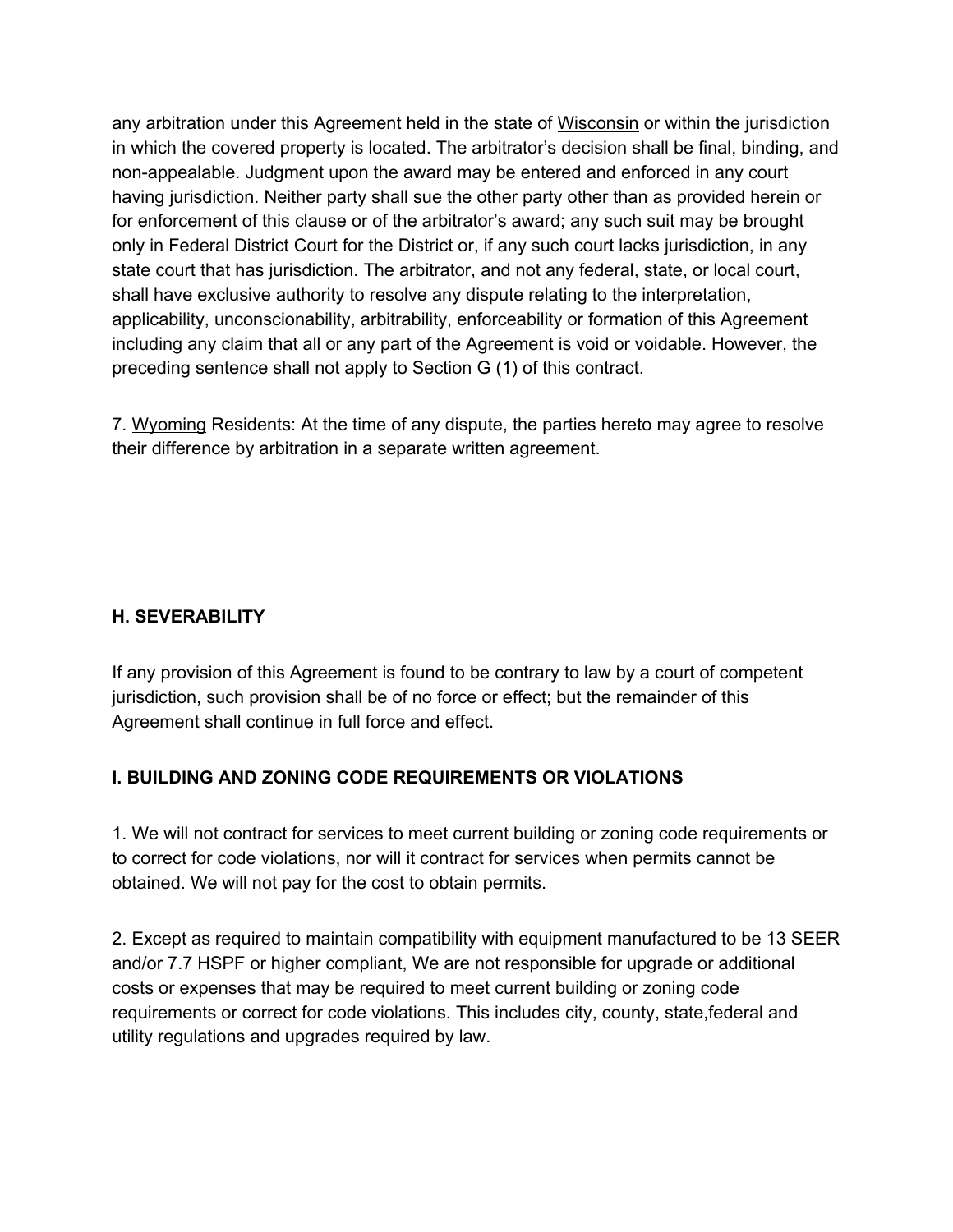# **J. MULTIPLE UNITS AND INVESTMENT PROPERTIES**

1. If the contract is for duplex, triplex, or fourplex dwelling, then every unit with in such dwelling must be covered by Our contract with applicable optional coverage for coverage to apply to common systems and appliances.

2. If this contract is for a unit within a multiple unit of 5 or more, then only items contained within the confines of each individual unit are covered. Common systems and appliances are excluded.

3. Except as otherwise provided in this section, common systems and appliances are excluded.

# **K. TRANSFER OF CONTRACT & RENEWALS**

1. If Your covered property is sold during the term of this contract You must notify Us of the change in ownership and submit the name of the new owner by phoning 1-877-666-1892 in order to transfer coverage to the new owner.

2. You may transfer this contract at any time. There is no fee to transfer contract.

3. This contract may be renewed at Our option and where permitted by state law. In that event You will be notified of the prevailing rate and terms for renewal.

4. If You select the monthly payment option and We elect to renew Your contract, We will notify You of applicable rate and terms of renewal during the tenth month of Your contract. You will automatically be renewed for a monthly coverage period unless You notify Us in writing 30 days prior to the expiration of the contract. Your first payment for the next contract term will be construed as authorization for month-to-month charges.

# **L. CANCELLATION**

This is a maintenance agreement for repair, replacement, or partial replacement of the products listed that are deemed manufactured or sold by the manufacturer. This is not a contract of insurance, residential service, warranty, extended warranty, or implied warranty. You may cancel within the first 30 days of the order date for a refund of the paid contract fee, less a \$50 administrative fee and any service costs incurred byUs.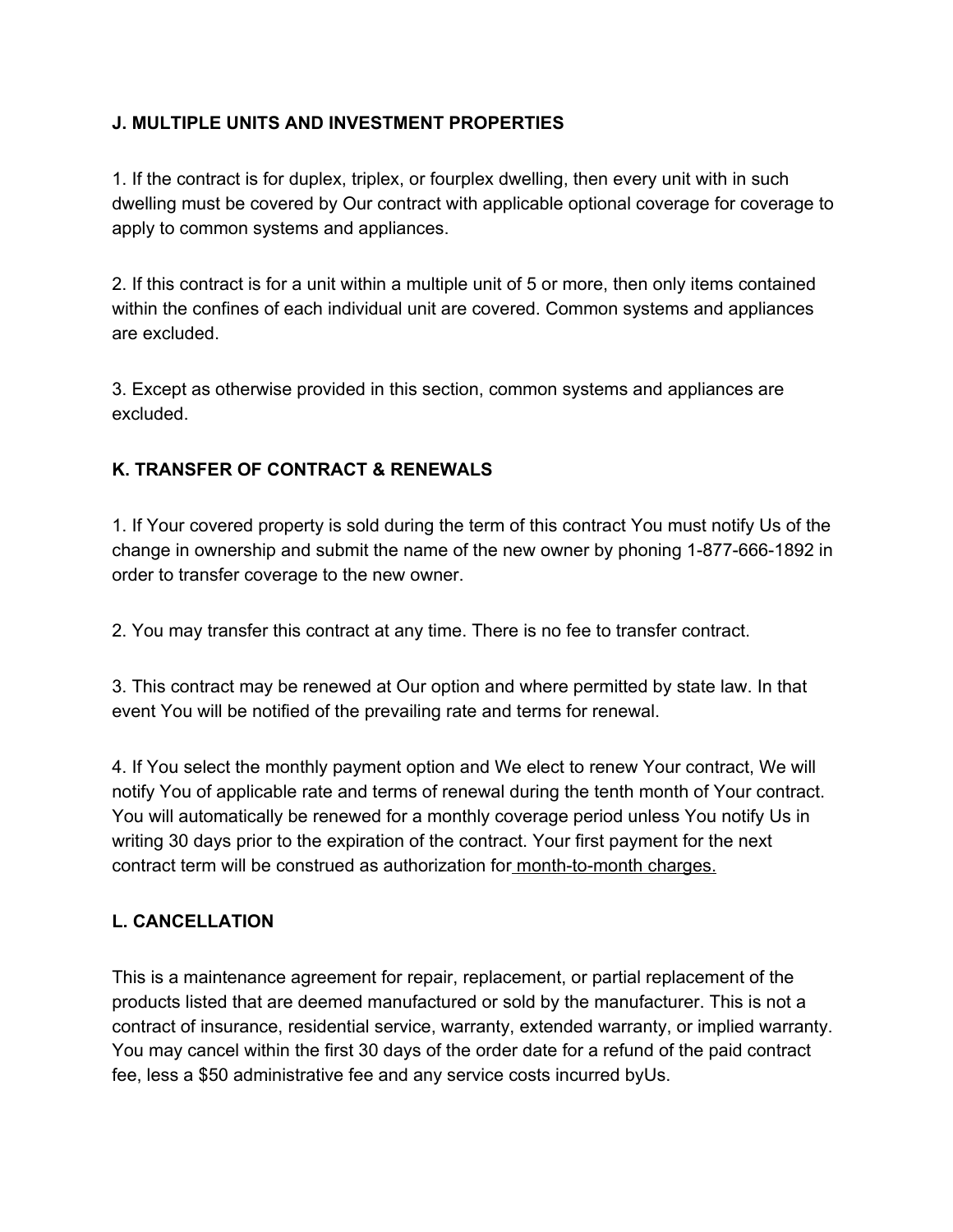This contract shall be non-cancelable by Us except for:

1. Nonpayment of contract fee;

2. Nonpayment of Service Fee, as stated in Section III;

3. Fraud or misrepresentation of facts material by You to the issuance of this contract;

4. Mutual agreement of Us and You. If canceled after 30 days, You shall be entitled to a pro rata refund of the paid contract fee for the unexpired term, less a \$50 administrative fee and any service costs incurred by Us. All cancellation requests must be submitted in writing.

5. Arkansas, Hawaii, Massachusetts, Minnesota, New Mexico, Virginia and Wyoming Residents: In addition to Your cancellation rights listed above, You may cancel this contract within 20 days (30 days for Hawaii Residents) of the date this contract was mailed to You or within 10 days (20 days for Hawaii Residents) of delivery if this contract is delivered to You at the time of sale or within a longer time period permitted under this contract and, if You have

not received any service, You are entitled to a full refund of the amount paid by You under this contract. A 10% penalty per month must be added to a refund that is not paid or credited to You within 45 days (60 days for New Mexico Residents) after the cancellation of this contract.

6. Hawaii Residents: Your right to cancel this contract and receive a full refund under Section L (5) is not transferable and applies only to the original contract purchaser.

7. Utah Residents: If this contract is canceled by Us, except cancellation for nonpayment of premium, such cancellation will be effective no sooner than 30 days after delivery or first-class mailing of a written notice to You. Cancellation for nonpayment of premium is effective no sooner than 10 days after delivery or first class mailing of

a written notice to You.

8. Vermont Residents: In addition to Your cancellation rights listed above, You may cancel this contract within 20 days of receipt of this contract, if You have not received any service, for a full refund of the amount paid by You under this contract.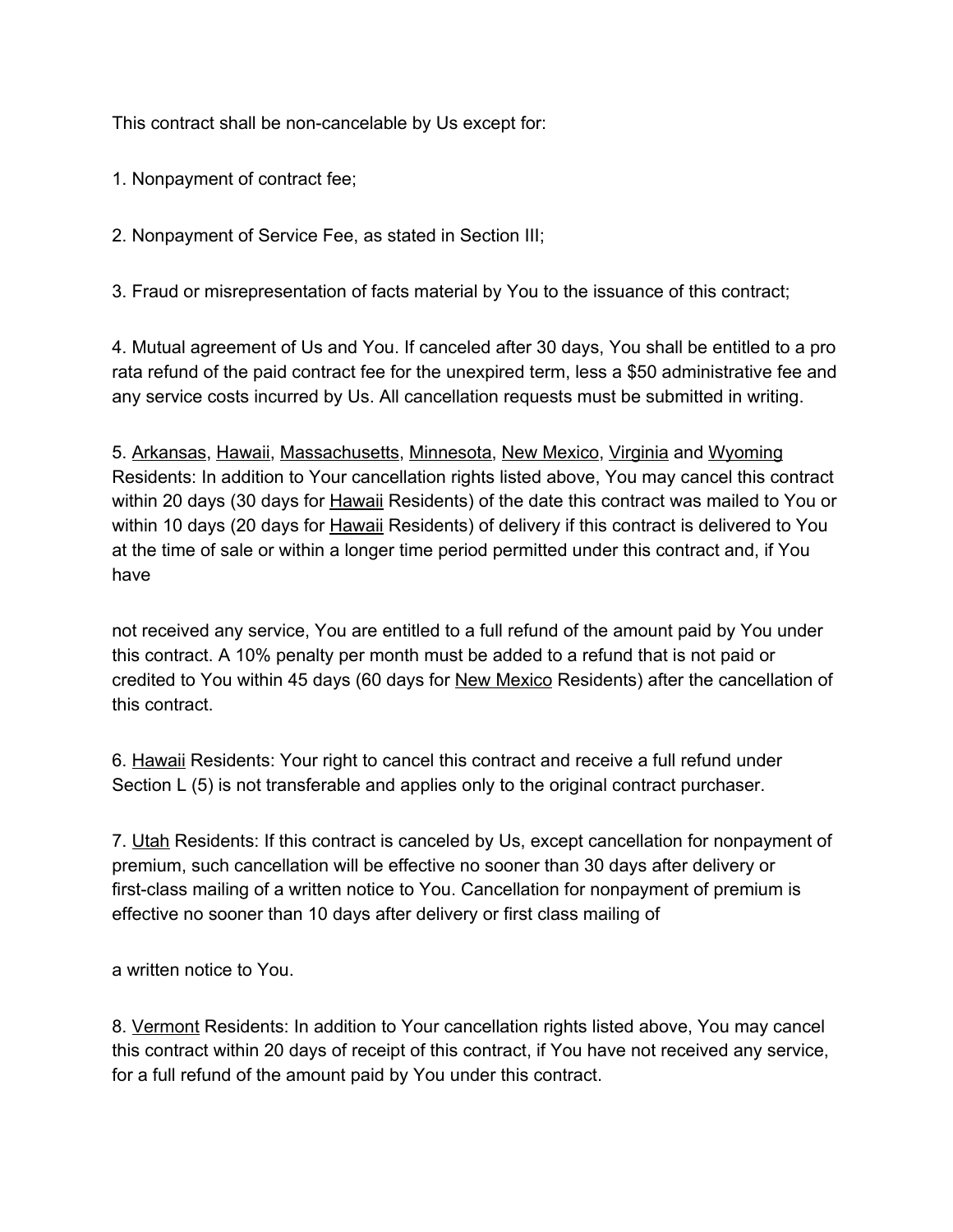9. Virginia Residents: In addition to Our cancellation rights listed above, We may cancel this contract if this contract were to provide coverage before the time the residential property is purchased, should the purchase of the property not occur.

10. Wisconsin Residents: This contract shall be non-cancelable by Us except for material misrepresentation, substantial change in the risk assumed, or a substantial breach of contractual duties, conditions or warranties. You may, within 15 calendar days of the delivery of this contract, reject and return this contract for a full refund less actual costs or charges needed to issue and service this contract.

11. Wyoming Residents: Your right to cancel this contract and receive a full refund under Section L (5) is not transferable and applies only to the original contract purchaser If this contract is canceled by Us, We will mail a written notice to You at the last known address at least 10 days prior to cancellation by Us. Prior notice is not required if the reason for cancellation is nonpayment of the provider fee, material misrepresentation or substantial breach of duties by You.

# **M. MISCELLANEOUS STATE PROVISIONS**

1. The obligations of TMIS under this contract are backed by the full faith and credit of TMIS, and are not guaranteed under a service contract reimbursement insurance policy. 2. The purchase of this contract is not mandatory and similar coverage may be purchased through another seller, obligor or insurance company.

3. Iowa Residents: The issuer of this contract is subject to regulation by the Insurance Division of the Department of Commerce of the state of Iowa. Complaints which are not settled by the issuer may be sent to the Insurance Division. 4. New Hampshire Residents: In the event You do not receive satisfaction under this contract, You may contact the New Hampshire Insurance Department at 21 South Fruit Street, Suite 14, Concord, NH 03301 or by calling (603) 271- 2261.

5. Utah Residents:

This contract is subject to limited regulation by the Utah Insurance Department. To file a complaint, contact the

Utah Insurance Department. Coverage afforded under this contract is not guaranteed by the Property and Casualty Guaranty Association.

Weekend, holiday and evening service will be performed only in the event of a failure or malfunction of a covered system or appliance, for which repair is prescribed under this Agreement, which is essential to your health and safety ("Emergency Repair"). An event will qualify for Emergency Repair if the emergency involves the loss of heating or cooling, loss